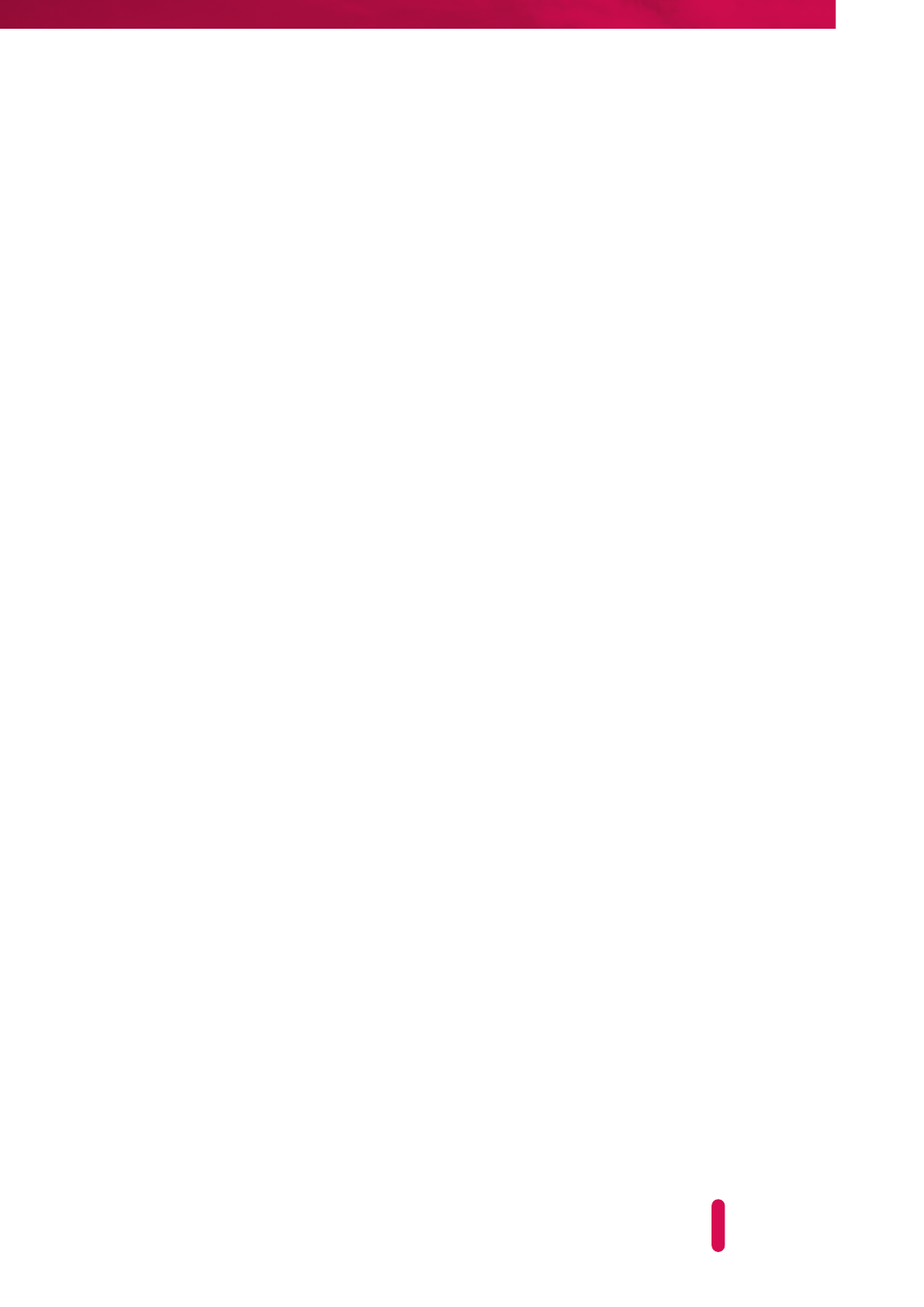## **PARTNERSHIP**

#### Ghent University – Department of Special Needs Education

[Ghent university](https://www.ugent.be/en) (UGent) is a top 100 university and the [Department of Special Needs](https://www.ugent.be/pp/orthopedagogiek/en) [Education](https://www.ugent.be/pp/orthopedagogiek/en) (Faculty of Psychology & Educational Sciences) has a long tradition of alcohol and drug research, starting from research in drug-free therapeutic communities. The research group on 'Recovery & Addiction' studies recovery in persons with addiction and other mental health problems, with a particular interest in the role of treatment, experts by experience and other types of support. A recent study (COMIQS.BE, 2015) focused on the implementation of quality standards in alcohol and drug prevention, treatment and harm reduction services in Belgium. UGent is (co-)responsible for WP2. Professor Wouter Vanderplasschen functions as scientific coordinator of the FENIQS-EU project. Dijana Jerković, Ph.D., is the project manager.

### Charles University – Department of Addictology

The [Department of Addictology](https://www.adiktologie.cz/en) ([Charles University, 1st Faculty of Medicine](https://en.lf1.cuni.cz/)) is responsible for WP3, with special focus on selecting and developing case studies. Department staff has 25 years long tradition and experience in the area of quality control and policy. Prof. Kalina (team member) was the leading person in the period 1995-2005 responsible for establishing national quality standards for harm reduction and treatment facilities and service providers in the Czech Republic, including a specialised certification process. Prof. Miovský (team member) was responsible for developing and implementing a quality system in school prevention. Elizabeth Nováková has extensive experience in this area and worked for the National Drug Commission. Tereza Jovbakova is the project manager for the Prague team.

### University of Zagreb – PrevLab

The [Laboratory for prevention Research \(PrevLab\)](https://www.erf.unizg.hr/en/about-us/organization/institute/prevlab) is part of the [Faculty of Education and](https://www.erf.unizg.hr/en/) [Rehabilitation Sciences,](https://www.erf.unizg.hr/en/) University of Zagreb, Croatia. The goal of PrevLab is to contribute to better recognizability and visibility of prevention science and developing and implementing effective models for transferring knowledge of prevention science into practice. PrevLab team members are involved in a number of international projects in the field of mental health, positive youth development and risk behaviour prevention. The experience and competences gained in the projects ASAP Training (EC, 2019-2021) and UPC Adapt (EC, 2017-2018) will contribute to the FENIQS-EU project. Martina Ferić, Ph.D., full professor and head of the PrevLab. acts as the leader of Croatian team. Matea Belošević is an early career researcher and acts as project associate, together with Katarina Serdar.

### Claude Bernard University of Lyon 1 – SUAL

The [Claude Bernard University of Lyon 1](https://www.univ-lyon1.fr/) (French: *Université Claude Bernard Lyon 1*, UCBL) is one of the three public universities in Lyon, France, including a hospital unit for addiction medicine (French: *Service Universitaire d'Addictologie de Lyon*, [SUAL](https://www.addictolyon.fr/sual-vinatier)). The SUAL team offers training programs to both beginners and professional teams, and publishes international scientific studies in top-ranked journals. Within the FENIQS project, UCBL (prof. Benjamin Rolland & Emelinne Breniaux) will assist EUFAS in screening and assessing innovative European initiatives on harm reduction, and determining, with the rest of the consortium, which types of harm reduction programs should be prioritized across the EU.

# **UNIVERSITEIT** GFNT



**CHARLES UNIVERSITY**<br>First Faculty of Medicine